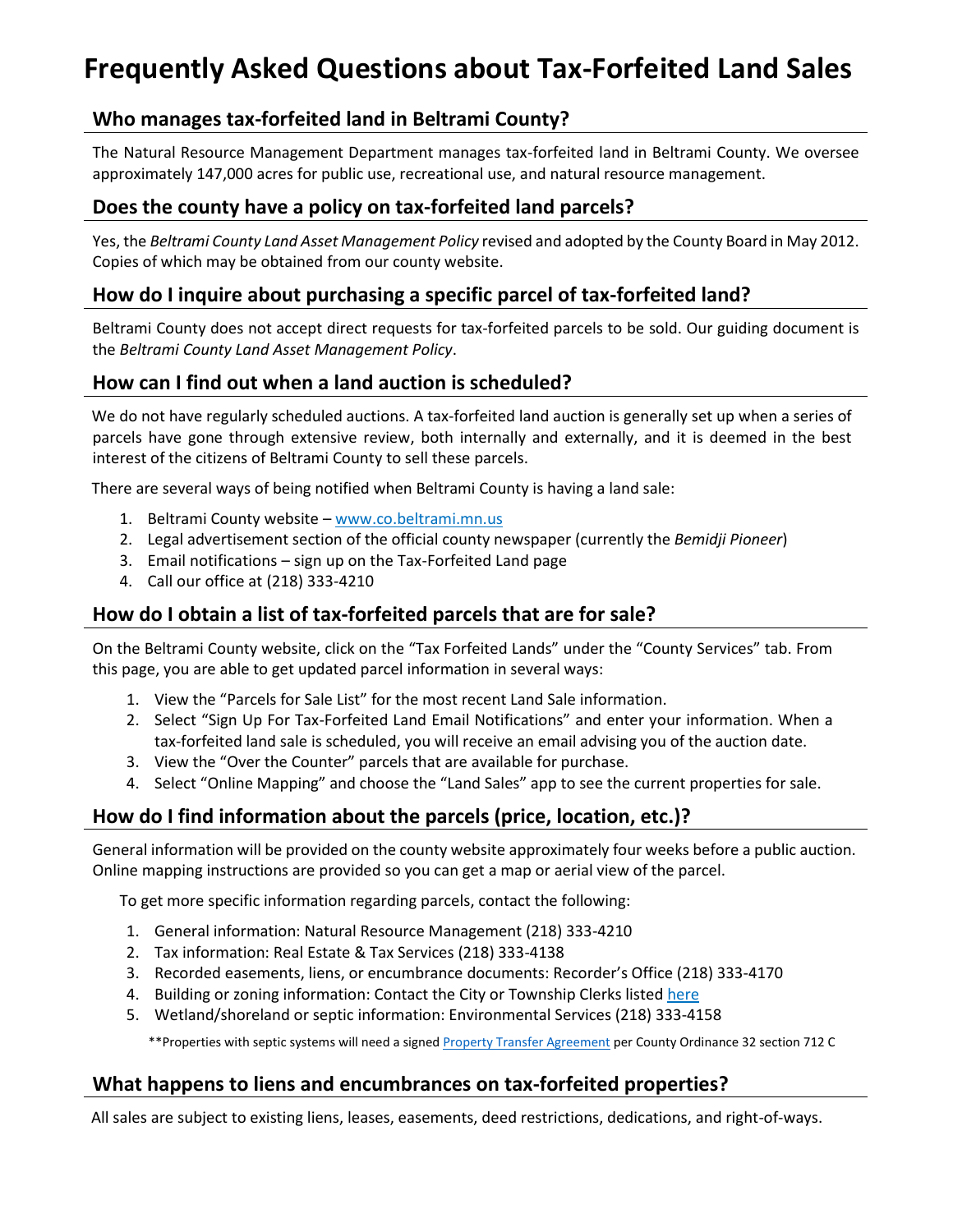Please refer to section 6710 of the [Minnesota Department of Revenue Delinquent Tax and Forfeiture Manual](https://www.revenue.state.mn.us/local_gov/prop_tax_admin/education/redbook.pdf) on page 137.

For any questions regarding how this may affect a deed/title, please consult a real estate attorney or title company.

#### **What does special assessment mean?**

These are assessments billed to a specific parcel for service fees or improvements. Two types of assessments occur with tax-forfeited properties:

- 1. Before special assessments occur before forfeiture and are cancelled at the time of forfeiture. Cities or townships may recertify these assessments once a parcel has been sold. Contact the city/township to inquire about these assessments.
- 2. After special assessments occur after forfeiture and are added onto the appraised value of the parcel.

#### **How is the auction conducted?**

The auction is an oral auction with the award going to the highest bidder. Bidder registration begins approximately 30 minutes prior to the land sale (photo ID is required).

# **Can I purchase a parcel for "back taxes" or make an offer below the minimum bid?**

No, State Statute requires that each parcel be offered at public sale for no less than the minimum bid (appraised value plus any special assessments after forfeiture; M.S. §282.01, Subd. 4, 7).

#### **Do I need to be present to bid or can I have someone else represent me?**

If you are unable to attend the tax-forfeited land auction, a signed affidavit (signed by both parties) designating a proxy will be accepted. The signed affidavit must be delivered to the Natural Resource Management office in advance of the auction.

#### **Who cannot bid at a public land auction?**

Conduct of Public Sales: Purchasers (*extracted from Section 6747 of the MN Department of Revenue Delinquent Tax and Tax Forfeiture Manual*)

Any individual or organization is eligible to bid on and purchase a parcel of tax-forfeited land at a public sale with the following exceptions:

- 1. County Auditor;
- 2. County Treasurer;
- 3. County Attorney;
- 4. District Court Administrator;
- 5. County Assessor or Supervisor of Assessments;
- 6. Land Commissioner or Assistant Land Commissioner; or
- 7. Any deputies or employees of any of the above individuals

None of these individuals, either personally or as an agent or attorney for another person, may purchase a parcel of tax-forfeited land unless the parcel was owned by the individual before forfeiture. These individuals are further prohibited from having another person directly or indirectly purchase tax-forfeited land on their behalf for their benefit or gain (282.016).

Any county officials and employees listed above who own land adjacent to one or more parcels of tax-forfeited land being offered at a private sale for adjacent landowners only (282.01 7a) may bid on such property at the private sale.

The county auditor may also exclude the following persons or entities from purchasing tax-forfeited land:

Has delinquent property taxes for other properties within the county